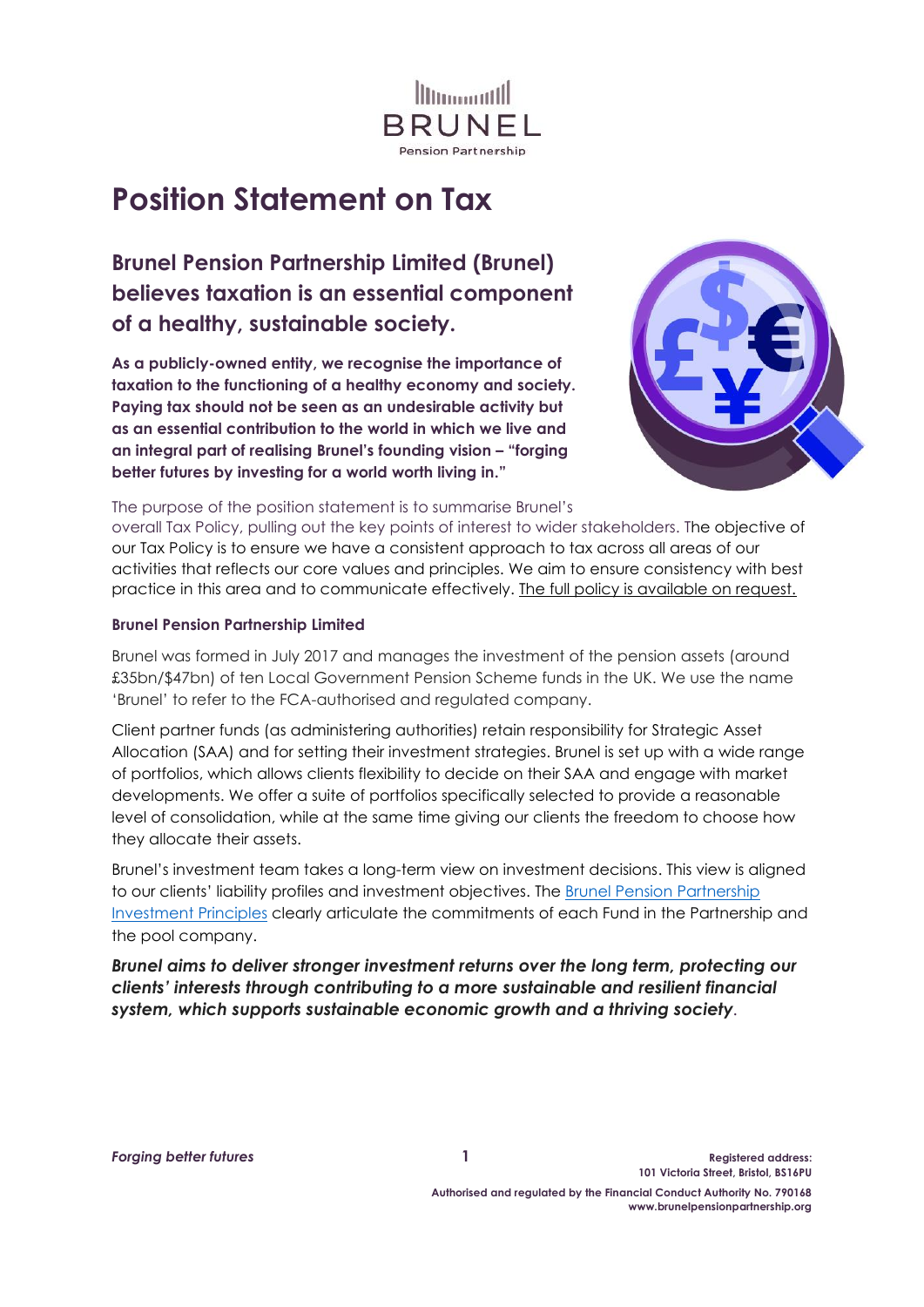

# **Tax Principles**

*Taxation is an essential component of a healthy, sustainable society.* As a publicly-owned entity, we recognise the importance of taxation to the functioning of a healthy economy and society. Paying tax should not be seen as an undesirable activity but as an essential contribution to the world in which we live and an integral part of realising Brunel's founding vision – "forging better futures by investing for a world worth living in."

*Entities should pay taxes fairly and should not frustrate the will of government or the reasonable expectations of society*. The actual tax behaviour of many entities is seen as controversial, with tax not being paid when most would expect it to be. Here, we consider that the traditional divide between legal tax avoidance and illegal tax evasion is too simplistic. Tax avoidance where an entity is taking advantage of legal tax breaks in line with their intended purpose is perfectly acceptable (such as a pension fund adopting tax incentives designed specifically for pension funds). However, it is a very different matter when when tax avoidance starts involving complex structures, offshore entities, and obtuse legal arguments which any reasonable person would consider unacceptable, or when it raises issues of sustainability, democracy and fairness.

*Our shareholders / client Funds are legitimate tax-exempt investors and we should ensure*  **they benefit from this status**. This tax exemption is widely recognised and supported as being fair and appropriate. In part this is because, if our clients pay tax on their investments, this merely increases the burden on local ratepayers and shifts funds from one part of the public sector to another or even results in tax leakage overseas. Intergovernmental tax treaties are in place to avoid double taxation.

*Transparency in taxation is a useful first step in addressing many public concerns.* We support pragmatic initiatives to improve tax transparency.

*Complexity in taxation is a major challenge to both fairness and efficiency and we support moves to simplify tax*. Complex (and often inconsistent) tax codes increase costs for acceptable tax management, while creating loopholes for unacceptable avoidance. Practically, our approach to taxation must take account of these considerable complexities, which often create practical limits on what we can do on taxation. We will try to avoid adding to this complexity in our tax affairs.

*We should collaborate with like-minded organisations on tax matters.* As a single entity, Brunel can only play a limited part in addressing the many issues around taxation. However, where we can, we will intervene, and we will work with other investors to ensure the voice of responsible investors is heard.

In summary, Brunel will seek to mitigate tax exposure for Brunel and our clients where reasonable, but Brunel has a low tolerance for taking tax risk, so will take advice where appropriate and avoid aggressive, complex tax planning.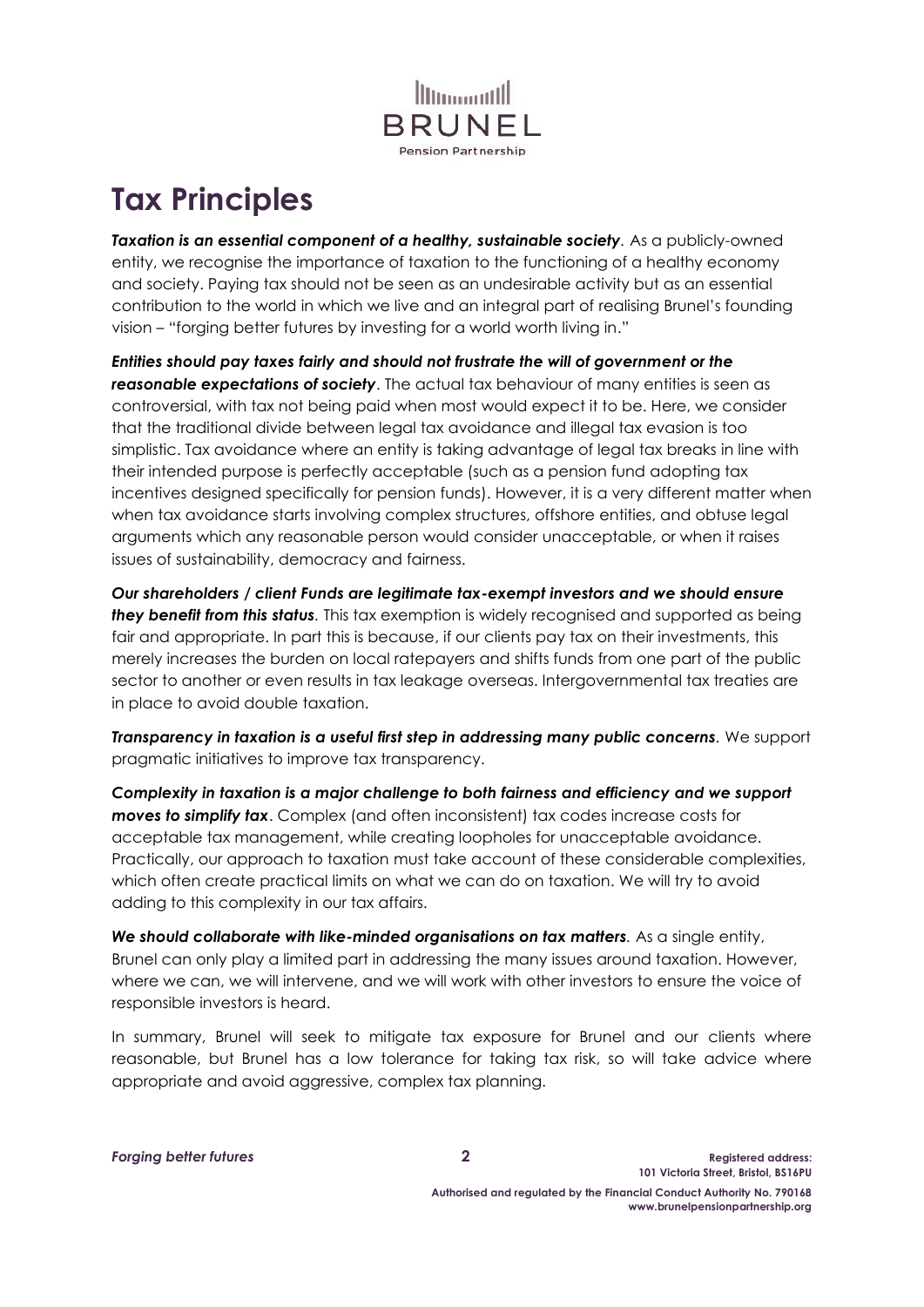

# **Governance**

The Tax Policy is ultimately owned by the Board, but accountability for the management of taxes is delegated to the COO (who is also the CFO); the COO should ensure that appropriate people, processes and systems are in place to ensure compliance. Within the Non-Executive, the chair of ARC will be responsible for oversight of this policy.

Adherence to the Tax Policy will be monitored by the Audit Risk Committee (ARC). Compliance with the Tax Policy will be considered by internal audit or subcontracted to an appropriately qualified outsourcing provider. Any concerns regarding the Tax Policy or its content may be raised confidentially with members of the ARC. **Taxation in our investment structures**

### **General Investment Structures**

When making investments, particularly in private markets, we will use a variety of investment structures in different jurisdictions. One consideration in choosing such structures will be the extent of tax leakage through the use of the pooled vehicle – when a pooled structure is introduced for operational reasons, it can create an entity which is subject to tax.

Generally, we wish to minimise the tax incurred at the client Fund level, noting that, in doing so, we are merely seeking to ensure that our clients are not disadvantaged by investing in the pooled fund compared to investing directly, and that there is no attempt to avoid tax outside the spirit of the law.

## **Authorised Contractual Scheme (ACS)**

For Brunel's active listed equity portfolios, we have established an Authorised Contractual Scheme (ACS) in conjunction with FundRock as fund operator and State Street as fund depository, custodian, and accountant.

An ACS is a particular type of UK pooled investment vehicle. It was created by HM Treasury as a vehicle to enable tax-efficient pooled investment by investors, such as pension funds. In the UK, it should be tax-transparent for income and tax-exempt for capital gains, so no UK tax is payable by the pooled vehicle itself. The aim of the vehicle is to convey the same tax treatment on investors as if they invested in the underlying asset directly. This makes it a taxefficient vehicle for our investors. It is also clear that its use is entirely supported by the tax authorities.

Brunel actively monitors applicable taxation to the ACS, tracking evolving markets and regulations.

#### **Taxation Management and advice**

We are committed to ensuring our tax affairs are managed appropriately and prudently. Tax matters are usually subject to agreement at Brunel Operation Committee (BOC), but more significant matters may be referred to Executive Committee (ExCo)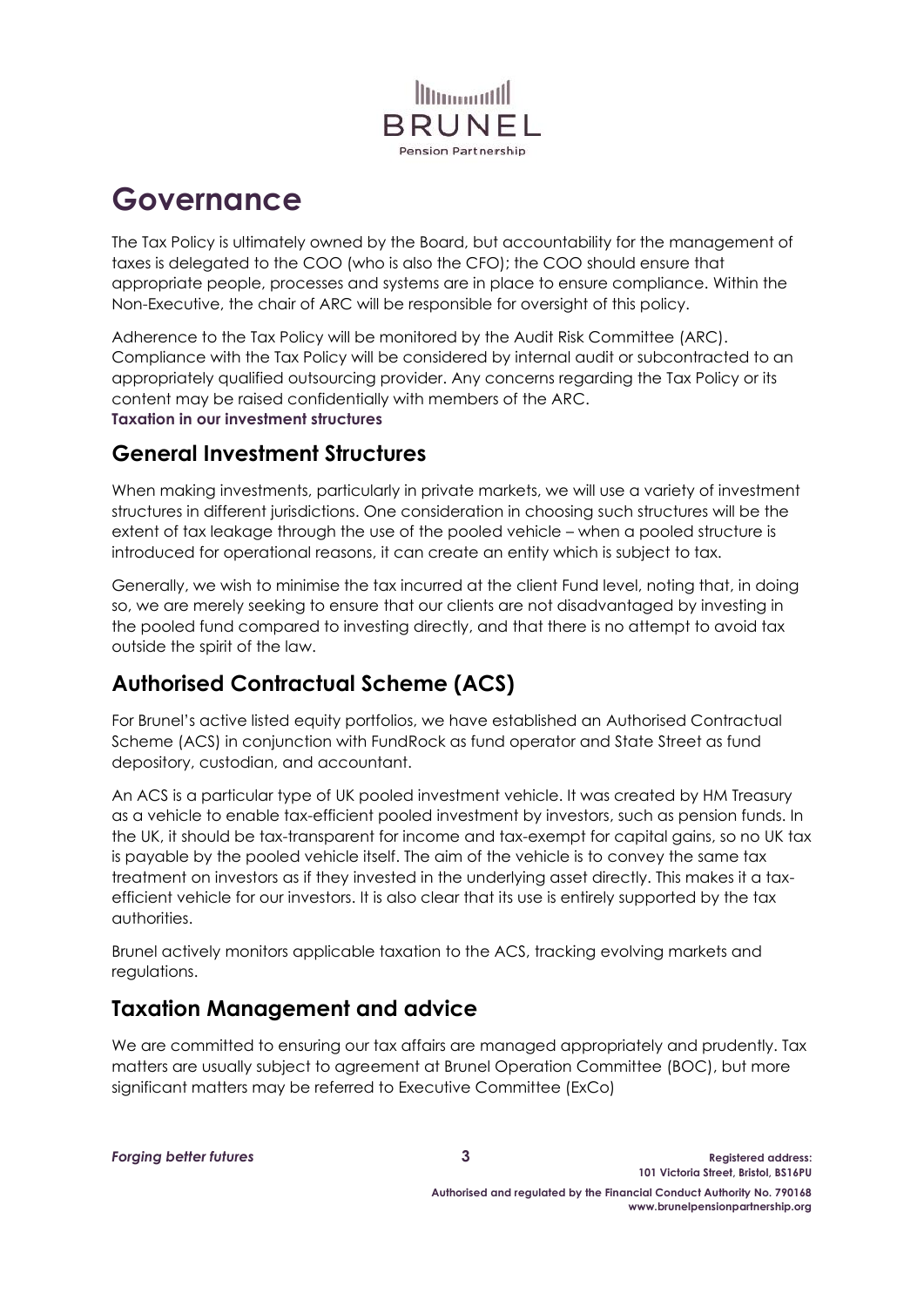

The investment team will be consulted on tax matters relating to investment. Ultimately, responsibility for tax matters lies with the Board, and tax risk with the Audit. Risk and Compliance Committee of the Board. Where there is significant complexity, uncertainty or insufficient in-house expertise around any issues relating to tax, we will employ the use of third-party advisors. Brunel has appointed a leading accountancy firm as our retained tax advisor.

### **Relationship with tax authorities**

Our tax obligations inevitably and appropriately involve our engagement with tax authorities in the various jurisdictions in which we operate. All such engagement should be undertaken in line with the following standards:

- We conduct our dealings with the relevant tax authorities with honesty, integrity, respect and fairness, and in a spirit of co-operative compliance
- Where possible, we will seek early guidance and certainty on matters of complexity. Where we do this, we will always seek to provide the information required by the tax appropriate authority to provide such guidance
- For corporate matters, the Head of Finance is primarily responsible for corresponding with the tax authorities with the aim of minimising any contention that could potentially arise. For client Fund-related taxes, the Head of Investment Operations is responsible
- All personnel within the business should consult with the Head of Finance before engaging with the authorities
- In the event of a tax audit, the Head of Finance must be informed immediately. All document/information requests from the authorities must be reviewed and approved first to establish whether the authorities are entitled access to all of the information requested
- We seek to swiftly resolve any disputed matters through proactive and transparent discussion and negotiation
- Any negotiations or settlements reached with the tax authorities require approval from the Chief Operating Officer (COO)
- However, Brunel is prepared to litigate issues where we disagree with a ruling or decision provided by tax authorities and where we feel we have a strong technical position. Decisions to actively take a case to litigation is subject to for Board approval. However, routine procedural activities such as stand-over applications and appeals behind lead cases need not be referred to the Board

#### **Tax measuring and reporting**

In our Annual Report and Financial Statements, we will disclose corporate and VAT tax, in compliance with prevailing accounting and company standards.

We fully support and seek to implement the LGPS cost transparency code and other initiatives designed to improve the visibility of investment costs. This includes tax costs arising from the investment process. In our funds we will, in coordination with our investment managers, use benchmarks which best reflect our tax position and that of our client Funds, to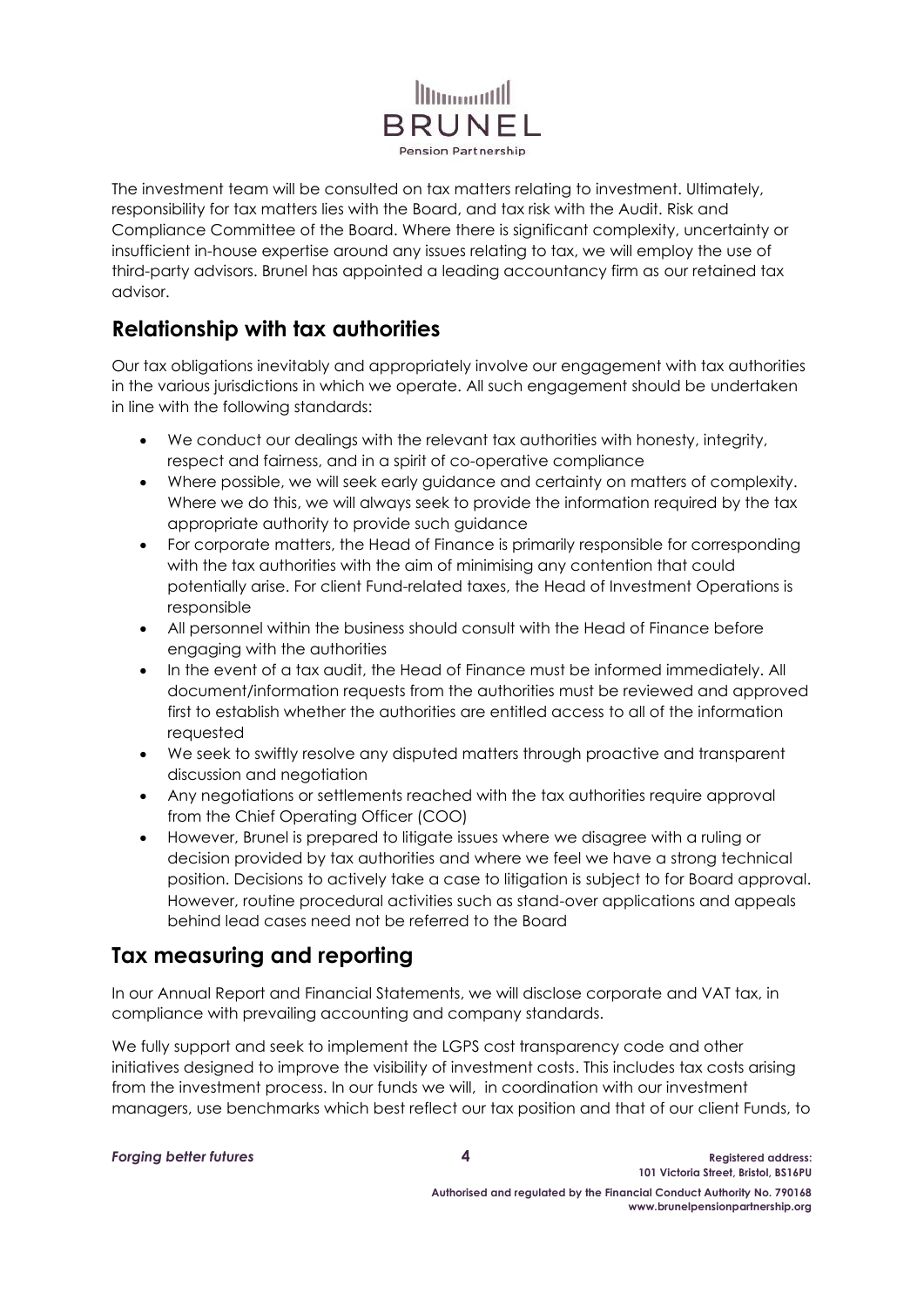

ensure that both our performance and our performance reporting are not artificially boosted by using an index that assumes greater tax leakage than we actually incur.

#### **Encouraging best practice**

One of our core principles is responsible stewardship of the companies we invest in. Brunel focuses on public policy engagement, with corporate-level engagement delivered primarily through our specialist engagement provider EOS at Federated Hermes (see their [Engagement Plan\)](https://www.brunelpensionpartnership.org/wp-content/uploads/2021/02/Eos-engagement-plan-2021-2023-public.pdf) and our asset managers. As a fairly large international investor, we have some influence. We will encourage companies to exercise restraint in their tax planning and to avoid excessively complex structures that result in little or no tax being paid in the jurisdictions where their revenues are earned.

#### **Tax**

Tax is complex, but it is also one crucial way in which corporations contribute to the economies in which they operate. We believe openness about the approach taken is a key step to building understanding and trust. Aggressive tax strategies, even if structured legally, can pose potentially significant reputational and commercial risk for companies. We expect companies to:

- Comply with all tax laws and regulations in all countries of operation
- Recognise the importance of taxation to the funding of good public services on which they and their stakeholders rely, and to commit to paying their fair contribution
- Ensure that their tax policies and practices do not damage their social licence to operate in all jurisdictions in which they have a presence
- Disclose the taxes paid by or collected by them in each country
- Provide country-by-country reporting in order to demonstrate that taxes are paid where economic value is generated
- Maintain an approach to tax policy that is sustainable and transparent

#### **We take a negative view of aggressive tax practices – in the case of legally deployed tax practices, particularly when a company has relied on government support and aid during turbulent times**.

Extract from Brunel Voting Guidelines (2021)

*Forging better futures* **5 Registered address:**

We will engage with companies on tax transparency.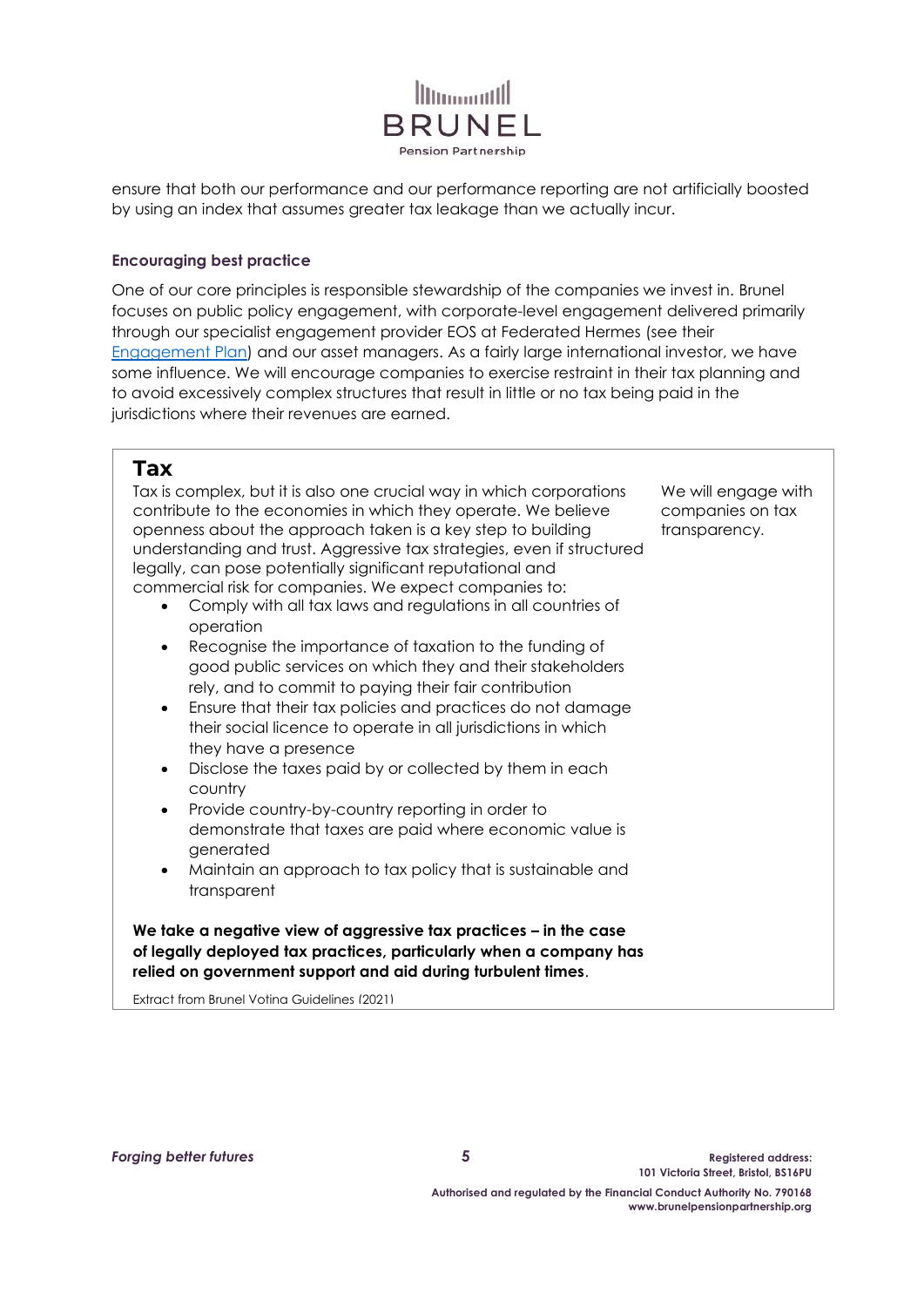

Examples of where tax issues have been controversial are in the extractive industries and technology sectors where some companies appear to pay very little tax on their operations despite deriving substantial revenue streams.

The UK Government published guidance on the general anti-abuse rule (GAAR). This can assist Brunel in recognising potentially abusive tax arrangements and the process for counteracting them. The guidance is regularly updated, and the latest version is available [here](https://www.gov.uk/government/publications/tax-avoidance-general-anti-abuse-rules)<sup>1</sup>

We report on our activities to promote tax transparency in our annual Responsible Investment and Stewardship Outcomes report on our [website.](https://www.brunelpensionpartnership.org/responsible-investment/)

## **Tax and global initiatives**

We support the introduction of fair, transparent and simple taxation regimes and will participate in investor initiatives to these ends. Brunel is a signatory of the United Nationsbacked Principles for Responsible Investment (PRI). The PRI published several reports that provide guidance in delivering our stewardship commitments outlined above. Brunel also supports the Tax Engagement Programme coordinated by the PRI.

- [What Is Tax Fairness and What Does It Mean for Investors? Discussion Paper,](https://www.unpri.org/download?ac=15325)  [December 2021](https://www.unpri.org/download?ac=15325)
- [Advancing Tax Transparency: Outcomes From The PRI Collaborative Engagement,](https://www.unpri.org/download?ac=10142)  [2020](https://www.unpri.org/download?ac=10142)
- [Evaluating and engaging on corporate tax transparency: An investor guide,](https://www.unpri.org/esg-issues/governance-issues/tax-avoidance) May 2018.

We monitor research and initiatives undertaken by inter-governmental organisations such as the United Nations' [Inter-Agency Task Force on Financing Development,](https://developmentfinance.un.org/international-efforts-combat-tax-avoidance-and-evasion) the OECD and the European Union and International Monetary Fund. This research is used to inform our evaluation regulatory risk at both a country and corporate level.

We monitor non-governmental organisations' (NGOs) research and activism relating to tax issues, for example [Fair Tax Mark](https://fairtaxmark.net/) and [Tax Justice Network.](https://www.taxjustice.net/) We keep the work of NGOs under review and will selectively choose to support activity where it is aligned with our own policy approach.

<sup>1</sup> https://www.gov.uk/government/publications/tax-avoidance-general-anti-abuse-rules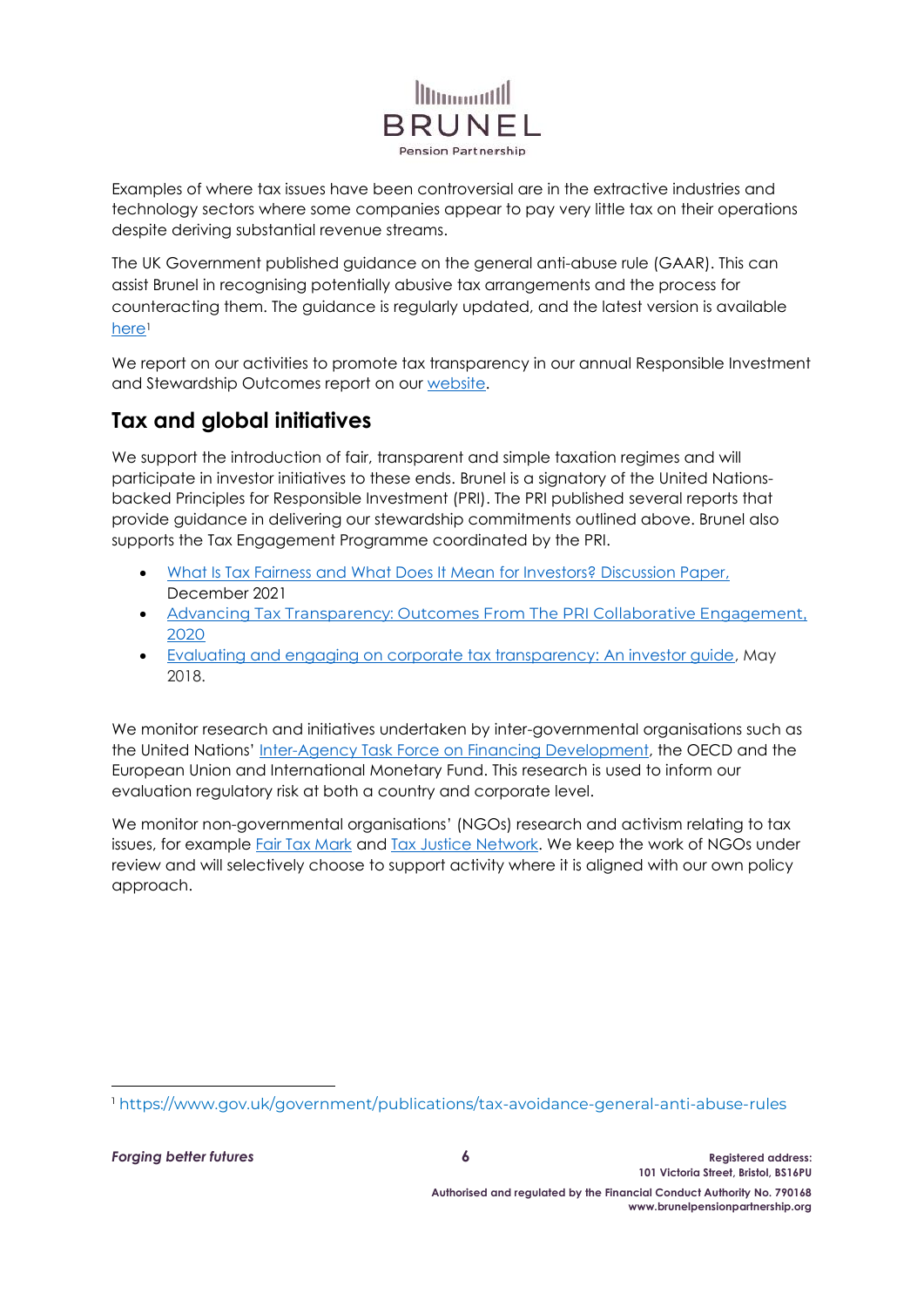

#### **Public policy engagement example – May 2021 Public country-by-country reporting (CBCR) REQUIREMENTS IN THE EU**

Brunel co-signed a letter led by the PRI to the Rapporteur of the Economic and Monetary Affairs, European Parliament (26 May 2021) in relation to tax transparency proposals.

The letter welcomed the EU proposal for a new Corporate Sustainability Reporting Directive (CSRD), which is vital to strengthen tax transparency and accountability while reducing the prevalence of tax avoidance practices that continue to challenge global economies and their pursuit of sustainability goals.

Specific asks:

- The legislation should require multinational companies to provide disaggregated information on taxes paid and other relevant economic information for all countries of operation
- Any exemptions to the requirements should only be provided on a limited basis and accompanied by careful monitoring
- An impact assessment of the regulation is conducted after two years

Further details - [https://www.brunelpensionpartnership.org/stewardship/policy](https://www.brunelpensionpartnership.org/stewardship/policy-advocacy/)[advocacy/](https://www.brunelpensionpartnership.org/stewardship/policy-advocacy/)

# **Getting in touch**

If you have any questions or comments about this position statement, please email Faith Ward, Chief Responsible Investment Officer at [RI.Brunel@brunelpp.org.](mailto:RI.Brunel@brunelpp.org)

**This statement was last updated and published in January 2022**